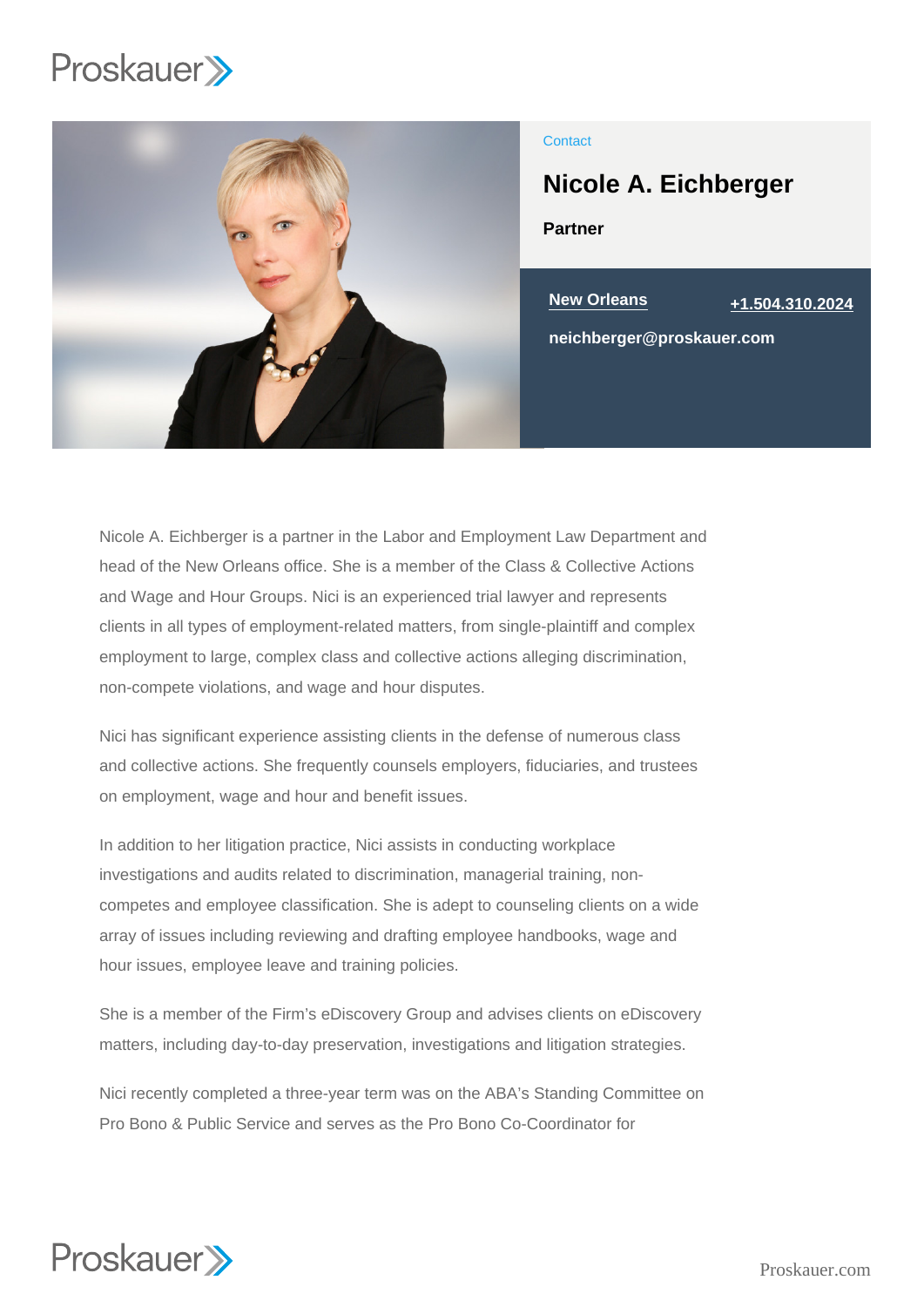Proskauer's New Orleans office. She is a prolific writer, frequently contributing to [Proskauer's Law and the Workplace Blog a](http://www.lawandtheworkplace.com/)nd a sought-after speaker on collective/class action topics.

### **Practices**

Class Actions, Wage and Hour, Employee Benefits & Executive Compensation, Employment Litigation & Arbitration, ERISA Litigation

### Industries

Financial Services

**Education** 

Tulane University Law School, J.D. University of Virginia, B.A.

## Admissions & Qualifications

Louisiana

Court Admissions

Louisiana Supreme Court

- U.S. Court of Appeals, Fifth Circuit
- U.S. District Court, Louisiana, Eastern District
- U.S. Court of Appeals, Second Circuit

#### **Memberships**

American Bar Association (Labor and Employment Law Section, Member of the FLSA and Employee Benefits Subcommittees, Management Liaison to the ABA's Joint Committee on Employee Benefits, Co-Chair of Employee Benefits Subcommittee on Fiduciary Subcommittee) Federal Bar Association

## Awards & Recognition

Chambers USA: Louisiana: Labor & Employment 2018-2022 Best Lawyers in America 2016-2022 The Legal 500 United States: Trade Secrets 2017